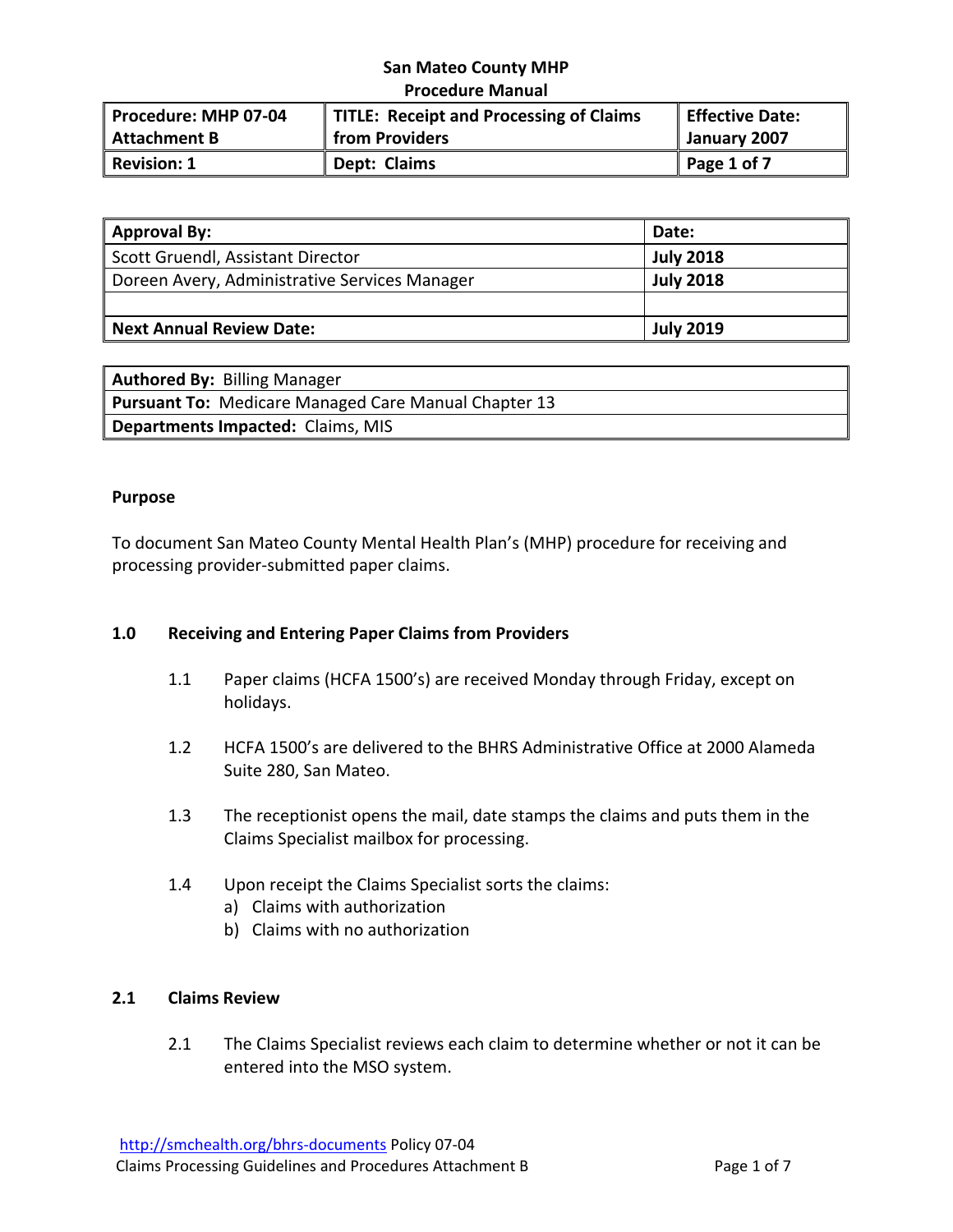| Procedure: MHP 07-04 | TITLE: Receipt and Processing of Claims | Effective Date: |
|----------------------|-----------------------------------------|-----------------|
| Attachment B         | from Providers                          | January 2007    |
| Revision: 1          | Dept: Claims                            | Page 2 of 7     |

2.2 There are two scenarios in which claims are not entered into MSO. A). If a claim is missing certain data elements that are required by MSO for data entry, the Claims Specialist will complete the form (Addendum I) and return it to the provider. At this point, the claim cannot be entered into MSO and is considered an unclean claim. The claim along with Addendum I is returned to the provider. Once the claim is resubmitted with the missing data element(s) it will be entered into MSO. When processing the resubmitted claim, the date that is entered into the system is the date the claim was re‐submitted.

B). If a claim was sent to the MHP in error and should have been sent to Health Plan of San Mateo (HPSM), the Claims Specialist will redirect the claim to HPSM (Addendum II) as well as complete the form (Addendum I) and return it to the provider informing provider that the claim was rerouted to HPSM.

# **3.1 Processing Claims**

- 3.1 The MSO software performs automated data and field review and editing on the following data:
	- 3.1.1 Provider status: contract or non‐contract
	- 3.1.2 Authorization: there must be a valid authorization covering the claim.
	- 3.1.3 Timely filing within 180 days. If the clam exceeds 180 days from date of service, MSO will pend the claim. For claims that exceed 180, the Claims Specialist has the ability to override the pend
- 3.2 Based on its review, the MSO automatically adjudicates to determine whether the claim should be paid, pended, or denied. Paid, pended and denied claims are printed on the EOP. See Addendum III – MHP Claims Processing Flow Chart for an illustration of claims processing.
	- 3.2.1 Paid claims are handled per contract rate schedule. Non‐contract claims for MD's and PhD's are paid at the same rate as contracted MD's and PhD's.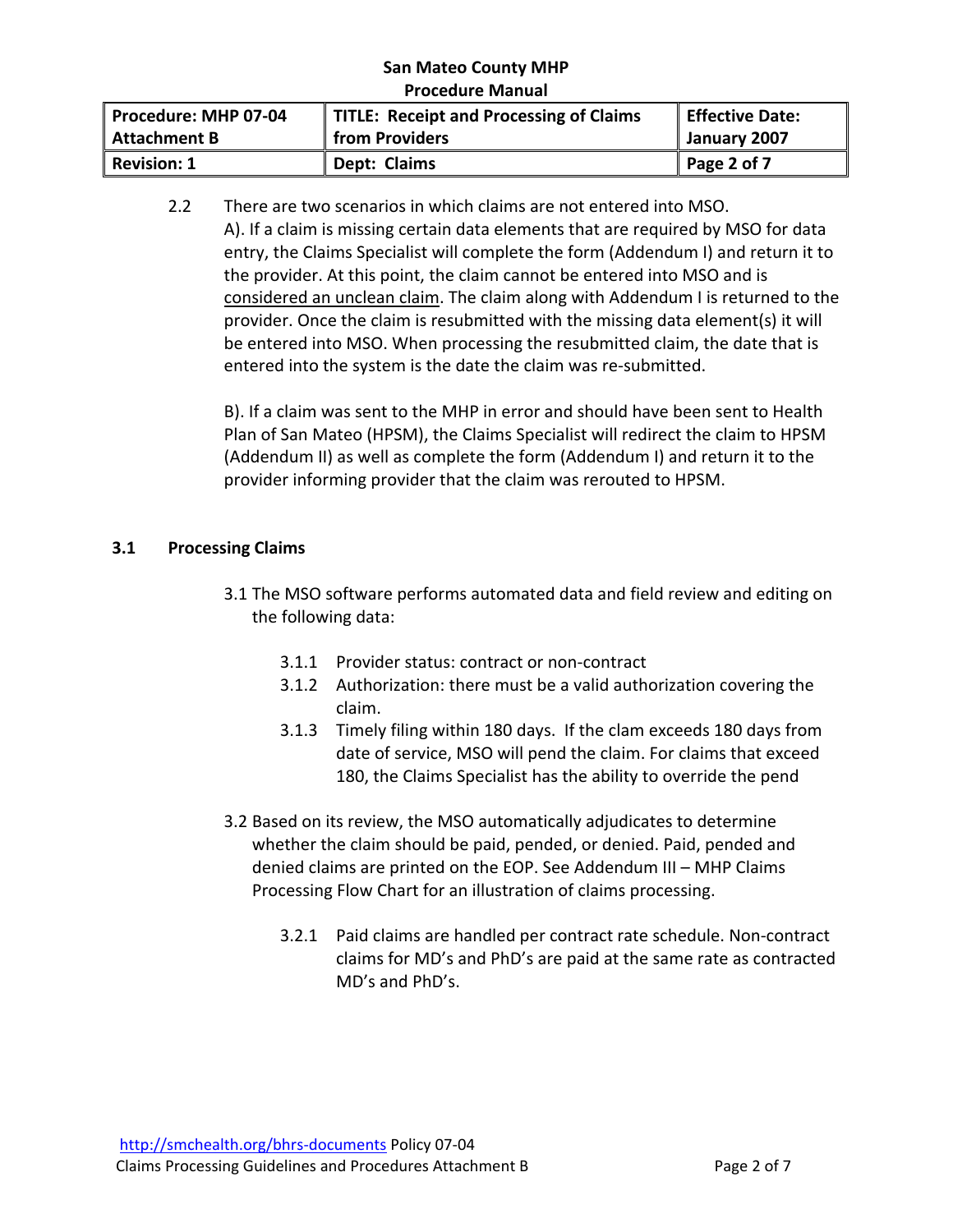| Procedure: MHP 07-04 | TITLE: Receipt and Processing of Claims | Effective Date: |
|----------------------|-----------------------------------------|-----------------|
| Attachment B         | from Providers                          | January 2007    |
| Revision: 1          | Dept: Claims                            | Page $3$ of $7$ |

#### **ADDENDUM I**

Dear Provider: The contract of the contract of the contract of the contract of the contract of the contract of the contract of the contract of the contract of the contract of the contract of the contract of the contract of

The Mental Health Plan is unable to process the attached claim(s) for payment for the following reason(s):

| No authorization for services provided. |  |  |  |
|-----------------------------------------|--|--|--|
|-----------------------------------------|--|--|--|

This claim was redirected to Health Plan of San Mateo at 801 Gateway Blvd, Suite 100, South San Francisco, CA 94080.

No record of inpatient stay, please check with your providing facility.

Not clear if services were provided by a Mental Health Professional. Please select one of the following: \_\_\_\_\_Psychiatrist \_\_\_\_\_Psychologist \_\_\_\_\_LCSW/MFT

\_\_\_\_ Other (Specify.)

No W-9 on file. Please complete attached form and return.

\_\_\_\_ CPT/HCPC code is a non‐reimbursable service.

\_\_\_\_ Client was not Medi‐Cal eligible at the time of service.

Client was not a San Mateo County Medi-Cal recipient at the time of service.

\_\_\_\_ This non Mental Health service is not covered in the Mental Health Plan's contract with Your facility.

This service is not included in the Mental Health Plan's benefits package.

Due to reason for Medicare denial, we are unable to process your claim for reimbursement. Please resubmit to Medicare with requested information.

Acute Psychiatric Hospital costs for Medicare (Part A)/Medi-Cal crossover clients are not reimbursable, unless Medicare benefits have been exhausted.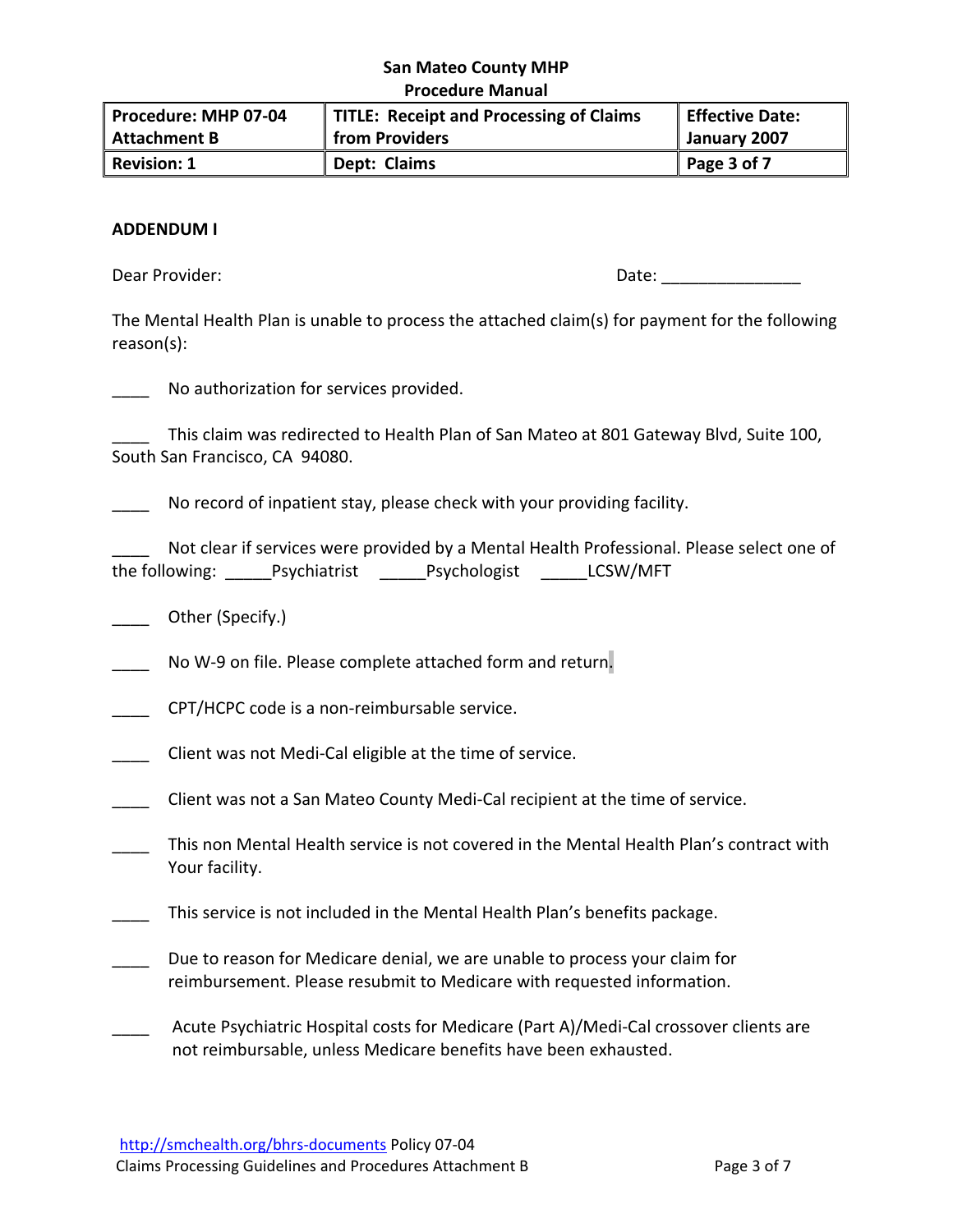| Procedure: MHP 07-04 | TITLE: Receipt and Processing of Claims | Effective Date:     |
|----------------------|-----------------------------------------|---------------------|
| <b>Attachment B</b>  | $\mathbin\Vert$ from Providers          | January 2007        |
| <b>Revision: 1</b>   | Dept: Claims                            | $\vert$ Page 4 of 7 |

\_\_\_\_ A free-standing psychiatric hospital or psychiatric health facility that is larger than sixteen (16) beds may only be reimbursed for beneficiaries 65 years of age and over and for persons under 21 years of age.

\_\_\_\_ Other: \_\_\_\_\_\_\_\_\_\_\_\_\_\_\_\_\_\_\_\_\_\_\_\_\_\_\_\_\_\_\_\_\_\_\_\_\_\_\_\_\_\_\_\_\_\_\_\_\_\_\_\_\_\_\_\_\_\_

**If correcting the claim, please return the original claim with corrections. Do not submit a new claim form.** 

If you have any questions, please call Provider Relations at 650‐573‐2068.

Sincerely,

Elvira Gomez, Provider Relations

Mail to:

San Mateo County Behavioral Health and Recovery Services Attention: Provider Billing 2000 Alameda de Las Pulgas Suite 280 San Mateo, CA 94403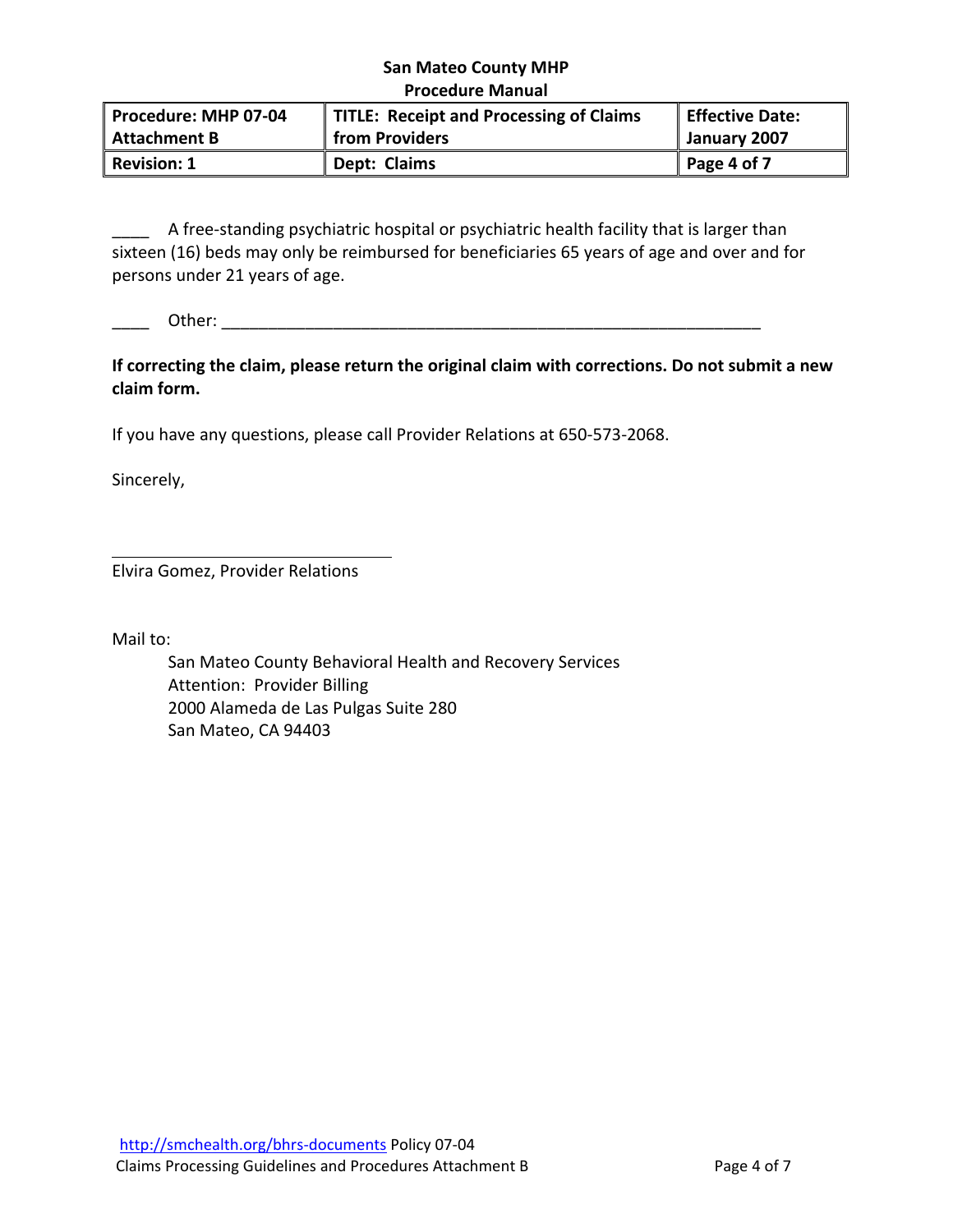| Procedure: MHP 07-04 | TITLE: Receipt and Processing of Claims | Effective Date: |
|----------------------|-----------------------------------------|-----------------|
| Attachment B         | from Providers                          | January 2007    |
| Revision: 1          | Dept: Claims                            | Page 5 of 7     |

### **ADDENDUM II**

DATE: \_\_\_\_\_\_\_\_

HPSM Claims Department 801 Gateway Blvd. Suite 100 South San Francisco, CA 94080

Subject: Misdirected claim

Attention Billing Department,

According to our records, HPSM is responsible for the reimbursement of the attached claims. Please process them accordingly.

If you have any questions, please call our Claims Department at 650‐573‐2442 or email

asalise@smcgov.org

Sincerely,

Claims Department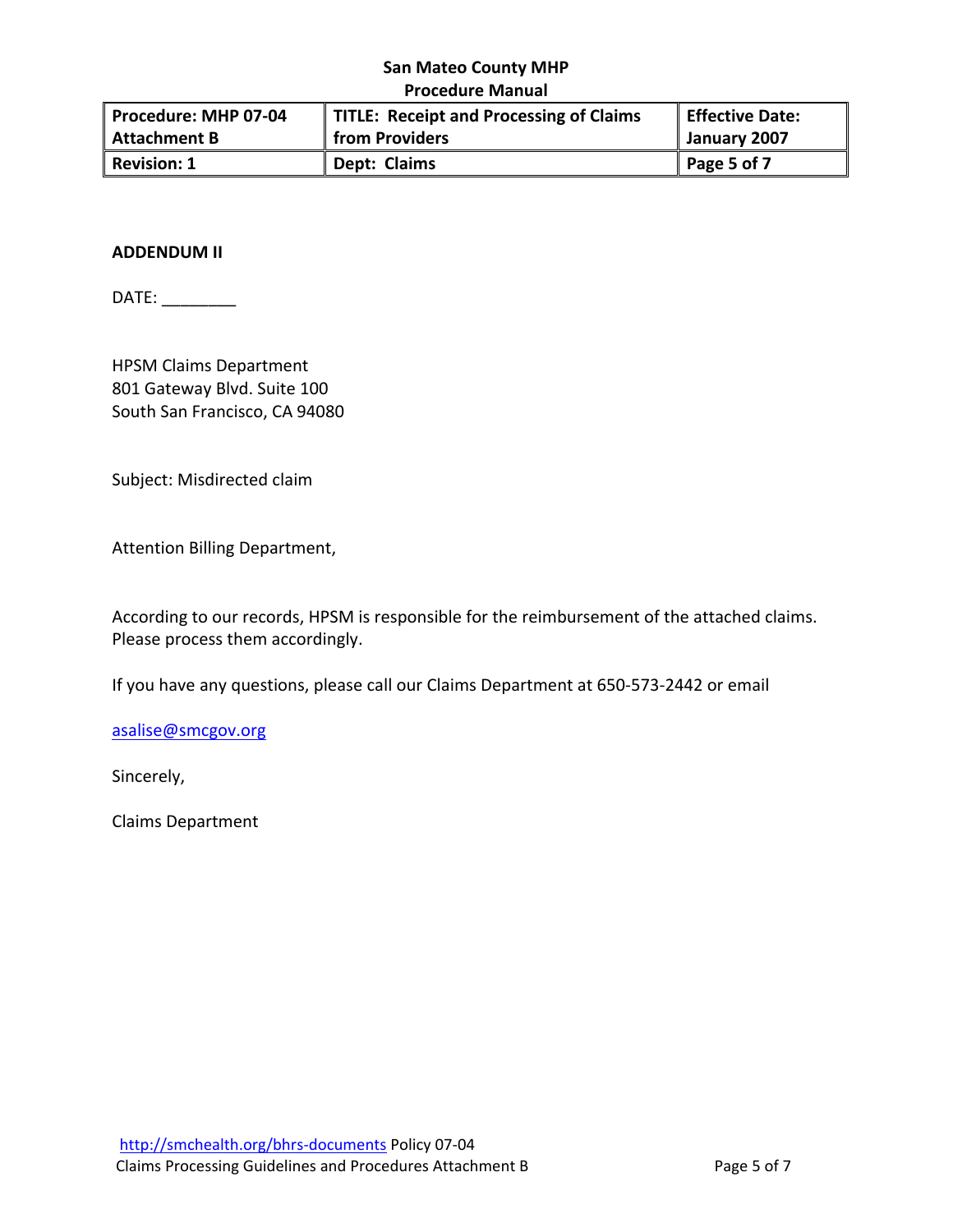| Procedure: MHP 07-04 | TITLE: Receipt and Processing of Claims | Effective Date: |
|----------------------|-----------------------------------------|-----------------|
| Attachment B         | from Providers                          | January 2007    |
| Revision: 1          | Dept: Claims                            | Page 6 of 7     |

# **ADDENDUM III**